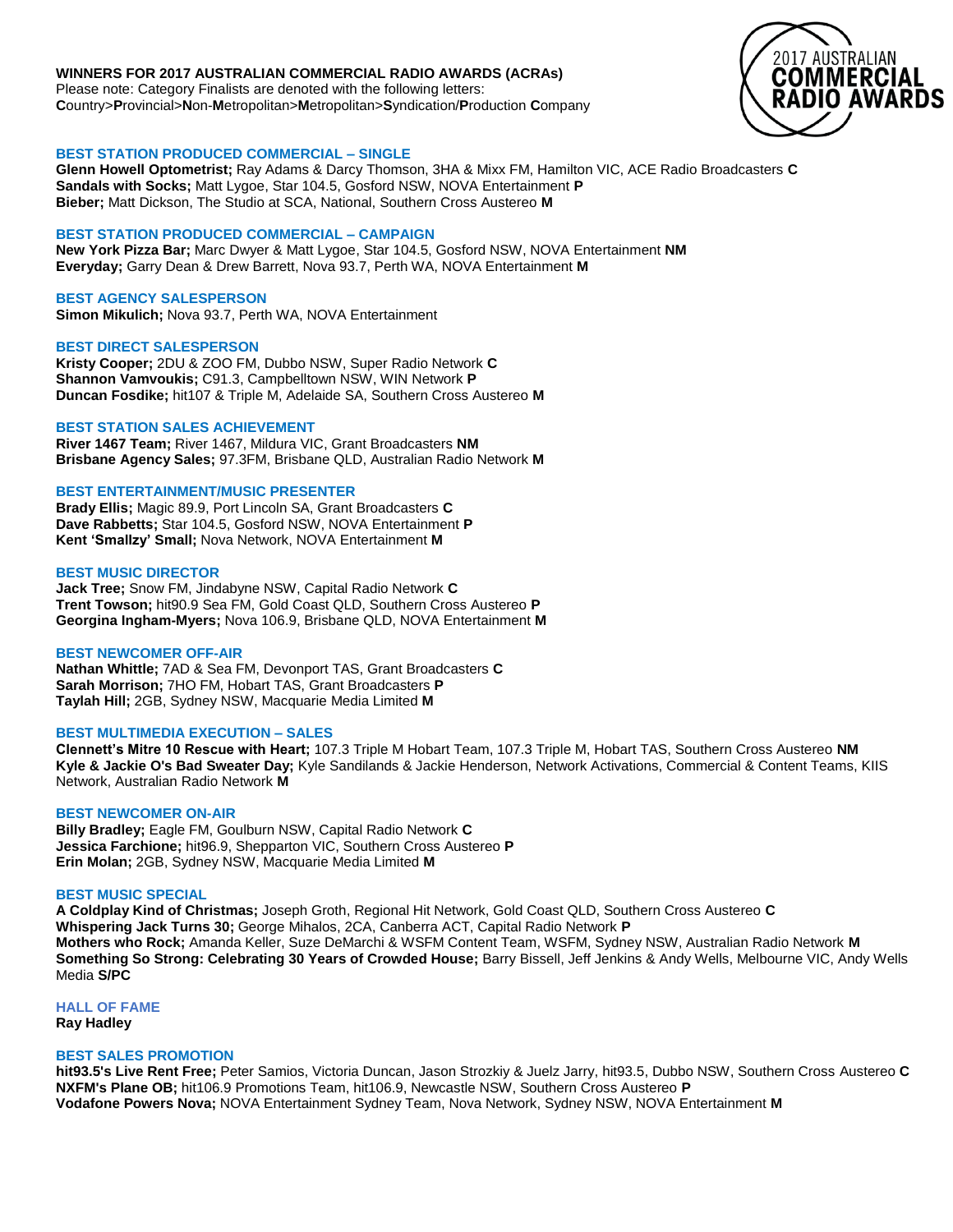# **BEST STATION PROMOTION**

**#BringTheLogiesToDubbo;** Chris Sewell, Juelz Jarry, Peter Samios, Justine Blacklock & Joel Scalzi, hitFM, Dubbo NSW, Southern Cross Austereo **C**

**hit90.9 Sea FM Fertility Week;** hit90.9 Sea FM Team, Gold Coast QLD, Southern Cross Austereo **P The People's Cruise;** Hamish Blake & Andy Lee, The Hit Network, Southern Cross Austereo **M**

#### **BEST NEWS PRESENTER COUNTRY & PROVINCIAL**

**Georgia Holland;** 2XL, Jindabyne NSW, Capital Radio Network **C Caitlin Unger;** Star 104.5, Gosford NSW, NOVA Entertainment **P**

# **BEST NEWS PRESENTER - METRO AM**

**David Armstrong;** 3AW, Melbourne VIC, Macquarie Media Limited **M**

**BEST NEWS PRESENTER - METRO FM Steve Blanda;** smoothfm, Sydney NSW, NOVA Entertainment **M**

**BRIAN WHITE AWARD FOR RADIO JOURNALISM Neil Mitchell;** 3AW, Melbourne VIC, Macquarie Media Limited

#### **ENGINEERING EXCELLENCE**

**Studio Clock Display System;** Matt Paton, 4TO FM & hit103.1, Townsville QLD, Southern Cross Austereo **NM Android OB Kits: Customization Without Cost;** Phil Elzerman & Cameron Roberts, Triple M, Sydney NSW, Southern Cross Austereo **M**

**BEST DIGITAL RADIO FORMAT – SHORT TERM Buddha Radio;** Adam Williscroft & Michael McPhee, Melb/Bris/Syd/Ade/Perth VIC/QLD/NSW/SA/WA, Southern Cross Austereo

**BEST DIGITAL RADIO FORMAT – LONG TERM Elf Radio;** iHeartRadio Content Team, Sydney NSW, Australian Radio Network

# **BEST DOCUMENTARY**

**Braden's Story;** Ryan Jon, Tanya Hennessy & Joe Gleeson, hit104.7, Canberra ACT, ARN/SCA **NM Solider On Special for ANZAC Day;** Mick Molloy, Dave Collins & Jay Mueller, Triple M, Melbourne VIC, Southern Cross Austereo **M**

**BEST SYNDICATED AUSTRALIAN PROGRAM**

**Boxed In;** Fifi Box, Southern Cross Austereo

# **BEST PROMOTIONS DIRECTOR**

**Cassie Grentell;** Star 104.5, Gosford NSW, NOVA Entertainment **NM Natalie Storer;** KIIS 101.1, Melbourne VIC, Australian Radio Network **M**

# **BEST MULTIMEDIA EXECUTION – STATION**

**hit104.7 Skyfire 2017;** hit104.7 Promotions & Content Team, hit104.7, Canberra ACT, ARN/SCA **NM Nova's Red Room with Ed Sheeran Live From Sydney Opera House;** Nova's Red Room Project Team, Nova Network, NOVA Entertainment **M**

# **BEST SPORTS PRESENTER**

**Jock Brady;** 3CS & Mixx FM, Colac VIC, ACE Radio Broadcasters **C Tom King;** K rock, Geelong VIC, Grant Broadcasters **P Peter Sterling;** Triple M, Sydney NSW, Southern Cross Austereo **M**

# **BEST SPORTS EVENT COVERAGE**

**2CC Raiders Call Team;** Phil Small, Chris O'Brien, Joe Prevedello & Scott Freeman, 2CC, Canberra ACT, Capital Radio Network **NM 2016 NRL Grand Final;** Ray Hadley & The Continuous Call Team, 2GB, Sydney NSW, Macquarie Media Limited **M**

**HALL OF FAME Amanda Keller**

#### **BEST COMMUNITY SERVICE PROJECT**

**Bathurst Relay for Life;** The B-Rock Crew, B-Rock FM, Bathurst NSW, Bathurst Broadcasters **C i98FM Illawarra Convoy;** Marty Haynes, Tia Davis, Mark Rigby, Fairlie Hamilton, Ryan Cram, Asa Schuster & Natasha Muir, i98FM, Wollongong NSW, WIN Network **P Saving Ziad;** Kyle Sandilands & Jackie Henderson, KIIS 1065, Sydney NSW, Australian Radio Network **M**

# **BEST ACHIEVEMENT IN PRODUCTION**

**Darcy Thomson;** 3HA & Mixx FM, Hamilton VIC, ACE Radio Broadcasters **C Chris Crickmay;** 92.5 Gold FM, Gold Coast QLD, Southern Cross Austereo **P Chris Davis;** KIIS Network, Australian Radio Network **M**